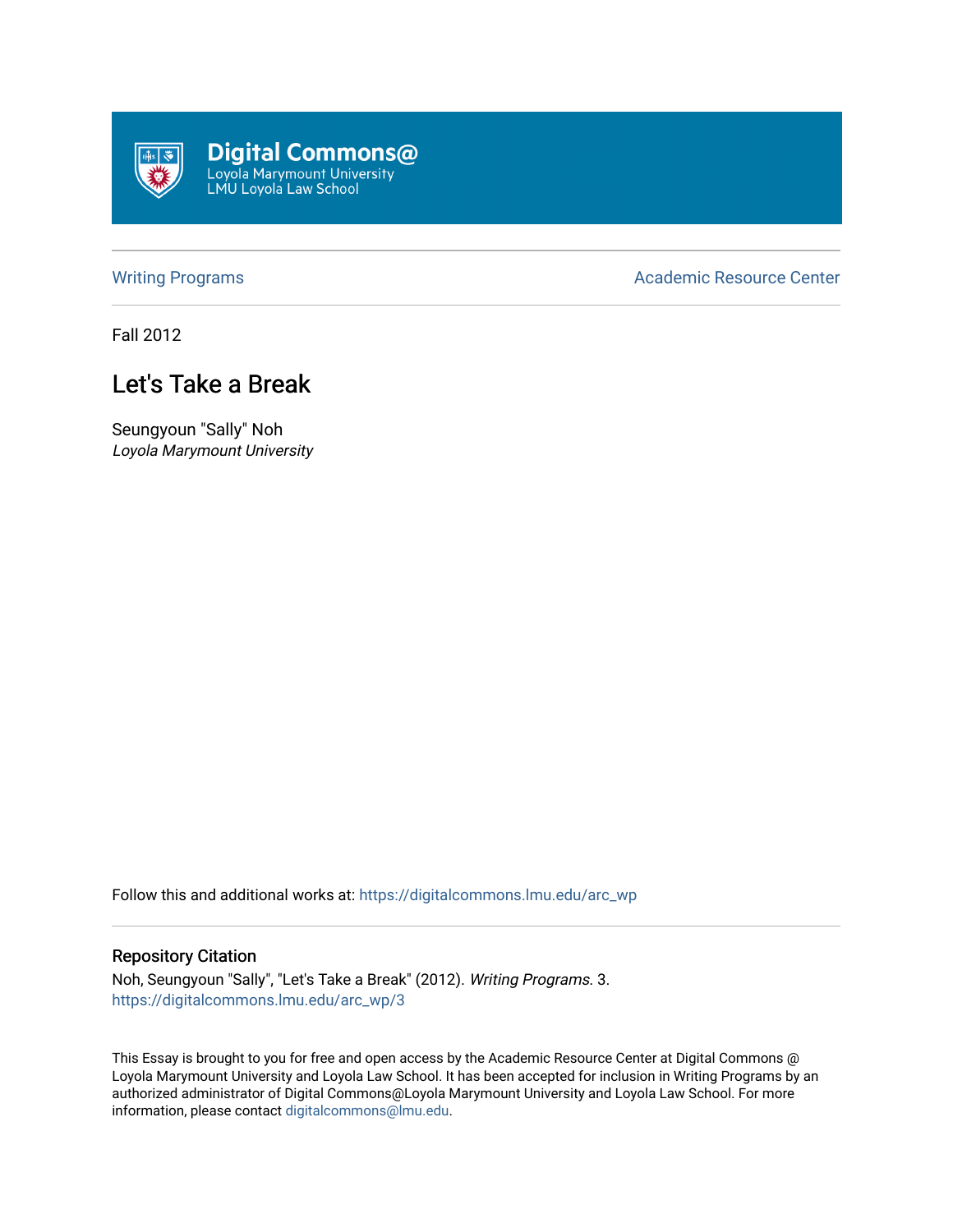Let's Take a Break

by

Seungyoun (Sally) Noh

An essay written as part of the Writing Programs Academic Resource Center Loyola Marymount University

Fall 2012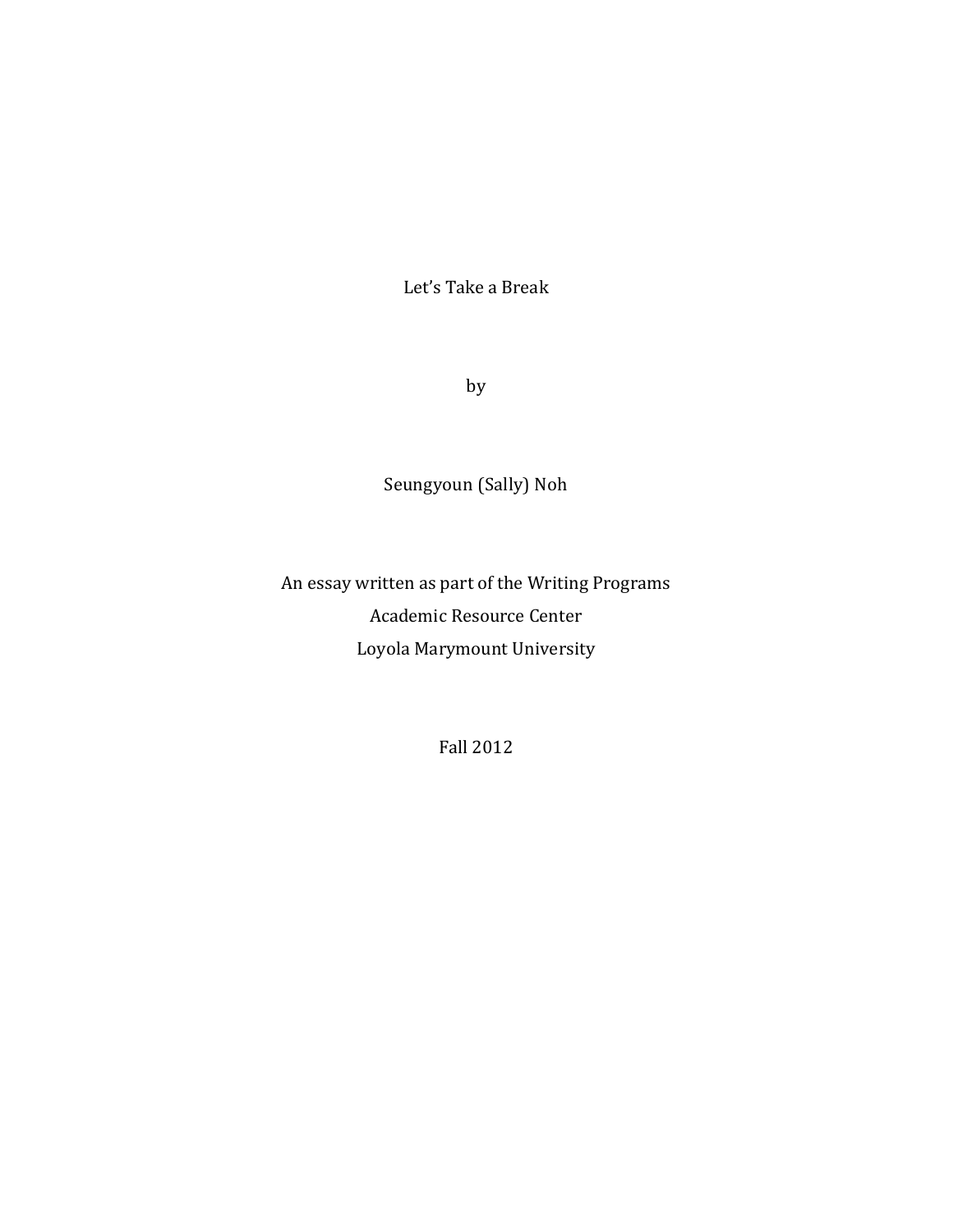"Step on your enemies or you will be stepped on," my middle school math teacher said. The hostile word *enemies* that should be used in a battlefield actually meant classmates, and *you* meant us, the middle school kids. Sadly, this quote is the epitome of the current Korean education system. I lived in South Korea for fifteen years and was educated in Korean schools for eight years. Although I love and miss my country, I do not miss the school system I was taught in because it robotizes and dehumanizes the growing students. The Korean education system negatively affects students due to the extreme pressure from overheated competition, the ineffective study methods, and heavy reliance on private academies. Additionally, the selling of empty goals of entering top colleges and limited free time inhibit students from developing their own passions.

President Obama lauded the Korean education system in several speeches, saying that "South Korean children are outpacing [American] kids in math and science," to urge American educators to put in more effort (Hwang). However, most South Korean students would not necessarily be euphoric about his remarks because there are too many blind spots concerning their education system. In Korea, students are assigned to one class with forty to fifty other students for a school year. The students in the same class become friends and share memories, but at the same time they become intense competitors with each other. Since all classes are graded on a curve, studying harder than one's friends is the most important key to survival and disturbing other friends not to study is another good method to keep the grade (Yoon). During midterms or finals week, it is not uncommon to see a few smart friends in the class sitting with frowned faces or even bursting into tears when they find out that their precious notebooks, which contained all their note-takings, have been stolen. Students steal other classmates' studying resources because they want to have better grades than their classmates (or prevent other students from earning better grades than them). I used to avoid telling helpful information to my friends, afraid that they might get better grades than me, even though I loved them as friends. It is a fierce competition with no mercy. From the first day of school, the students in Korea have to admit that studying is their duty and having straight A's is their goal in the merciless battlefield of competition. This overheated atmosphere of studying harder makes the students into intelligent but inhuman creatures left with a callous instinct to survive in the jungle of school society.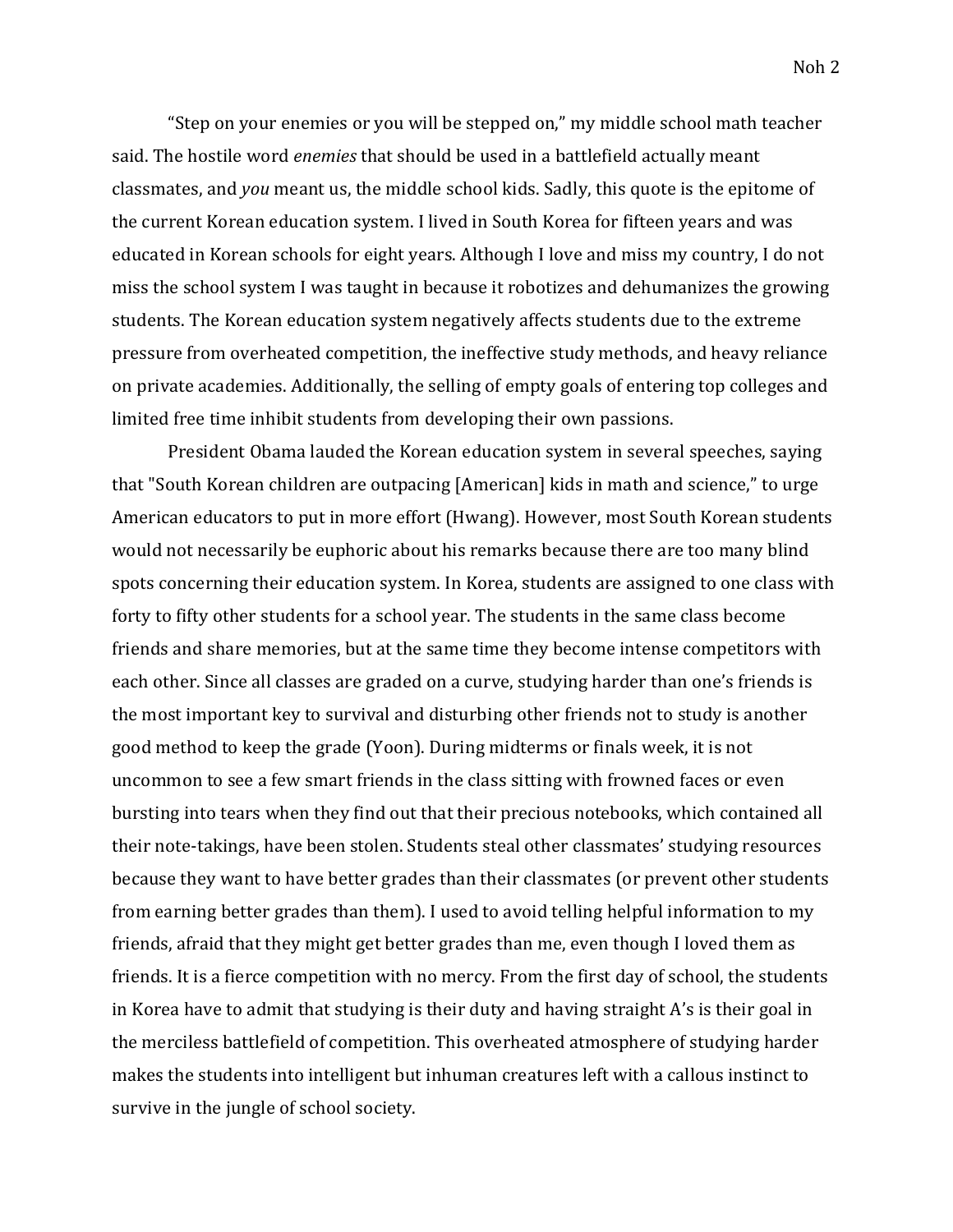Noh 3

In Korean middle schools and high schools, the academic competition overrides students' privacy. When it comes to the testing mode, the time before the midterm or final exams, the schools use more explicit methods for intensifying the competition. Although they know the students' grades should not be disclosed for privacy, they become careless because test scores are more important than the privacy issue. When I was in eighth grade in Korea, my homeroom teacher passed around a sheet with all our names and GPAs before and after the tests so that the whole class could check not only their grades, but also their class rankings by comparing their grades with others'. It was my teacher's brilliant, but cruel, way of indirectly pushing the students to study harder by stimulating the competition. Every time I saw the grade sheet, I counted how many people were ahead of me, and I felt accomplished when those numbers shrank. On the other hand, the students' privacy in American schools is very important; the teachers release grade sheets without students' names, but with different indicators such as student ID numbers to protect students' academic privacy. In Korea, there is no actual privacy for an individual's grade because releasing the grades to the class was the most effective and powerful tactic to motivate the students by either mortifying or straining them. The students with low grades would feel embarrassed, and the students with high grades would be pressed to do better than other students who tried to catch up. However, passing around the grade paper was a relatively mild tactic. I saw some teachers from other classes put huge posters on the classroom door with their students' names and grades ordered from highest to lowest GPA. Even though all these methods had violated the students' privacy, no one openly complained because they had been trained to admit that those methods were also a part of the competition. The parents also didn't oppose the school system that frequently violated their children's privacy because they believed that those stimuli would help their children study harder no matter what. Studying is students' duty and responsibility; however, it should not dominate their life or ruin their mental health.

One fall day in 2006, I realized that something was seriously wrong with the Korean education system when I watched my friend's mother hug her son's picture in a black frame, crying her heart out. My friend, who was four years older than me, decided to end his life, unable to bear the stress from high school studying and the burden from the college-entrance exam. In his suicide note, he said that he wanted to give up trying to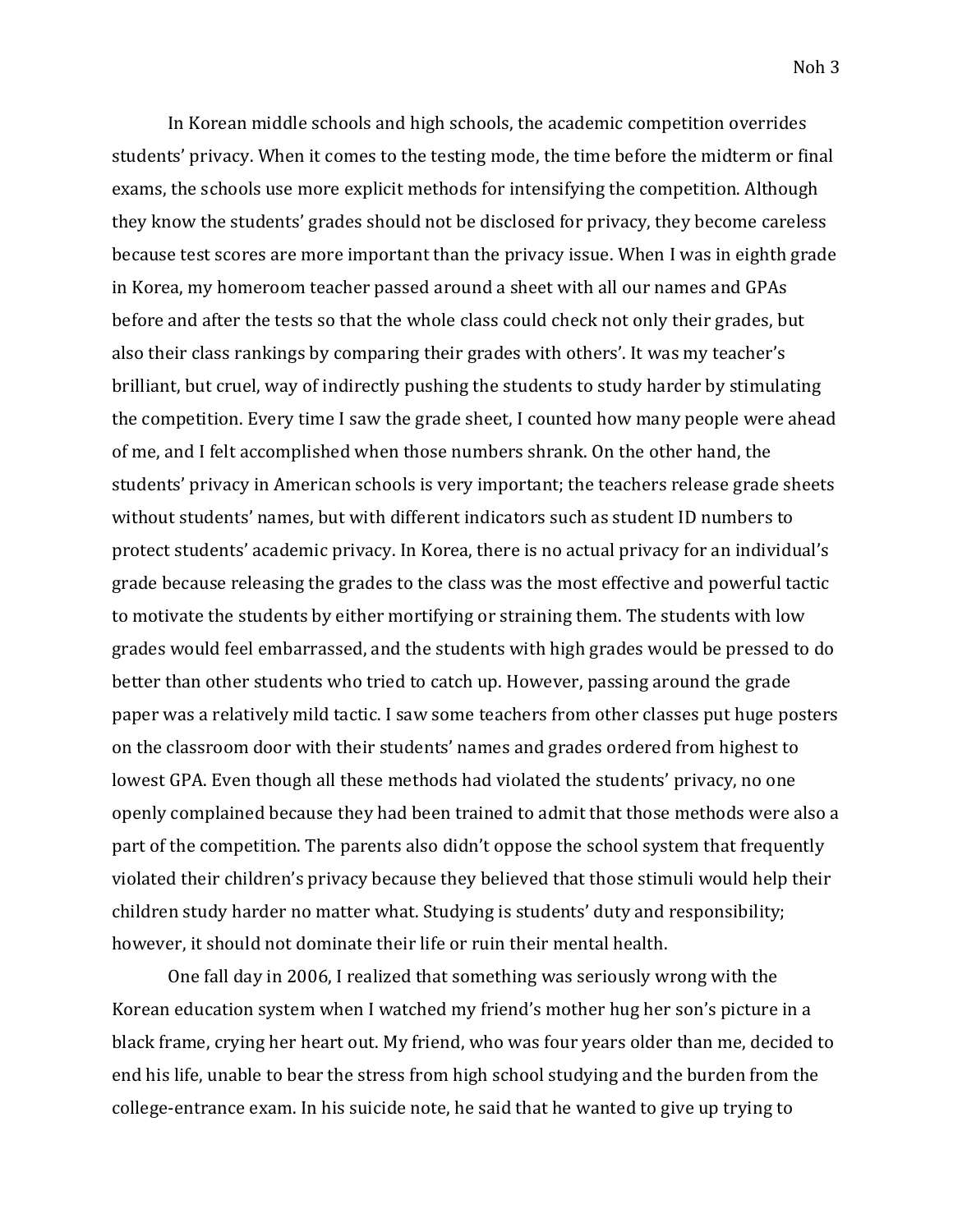Noh 4

survive the brutal competition that was choking his throat. According to Statistics Korea (KOSTAT), a central government organization for statistics, in 2010, 10.1% of middle and high school students felt an impulse to commit suicide, the major reason being the stress from studying and entering into colleges. College entrance accounts for 53.4% of all the reasons to commit suicide (KOSTAT). Although the competition is omnipresent and necessary to motivate people to compete in the world, it should not persuade one to take one's life. The heat of competition should be just hot enough to simmer the water, not enough to angrily boil until all the water has bubbled out of the pot. The Korean education system has been calling for limitless competition to motivate everyone to reach the top, but it consequently corrupts the young students' souls and drives them to dehumanize themselves.

South Korean president, Myung-bak Lee, vowed at his inauguration in 2008, "Onesize-fits-all, government-led uniform curriculums and an education system that is locked only onto the college-entrance examination are not acceptable" (Ripley). He was determined to save the Korean education system from boiling in the competition pot. President Lee's comment about the insufficiency of the current Korean education system is ironic since President Obama's laudatory remarks were meant to show the Korean education system as a good model for America. It seems there is a significant purpose behind all of this crazy competition over studying, but it is actually a purpose without meaningful visions for the future. For the Korean students, there is only one purpose for studying: going to the famous colleges: **S**eoul University, **K**orea University, and **Y**onsei University, often called together as S.K.Y., taking the initials of the college names. Entering into S.K.Y. is the most common dream of the Korean students, and they think their lives will be smooth and easy after they receive the acceptance letters from those colleges. Although it is not necessarily true, the schools brainwash the students in that way to make them study harder. My seventh grade math teacher always started his class by saying, "People! Are you ready to get into S.K.Y?" Then, all the students in the class were supposed to answer him back with one voice, "Yes, sir!" As a result of brainwashing, the Korean students thoughtlessly set up their life goals as entering into S.K.Y., selling their own dreams to the academic competition created by the school system.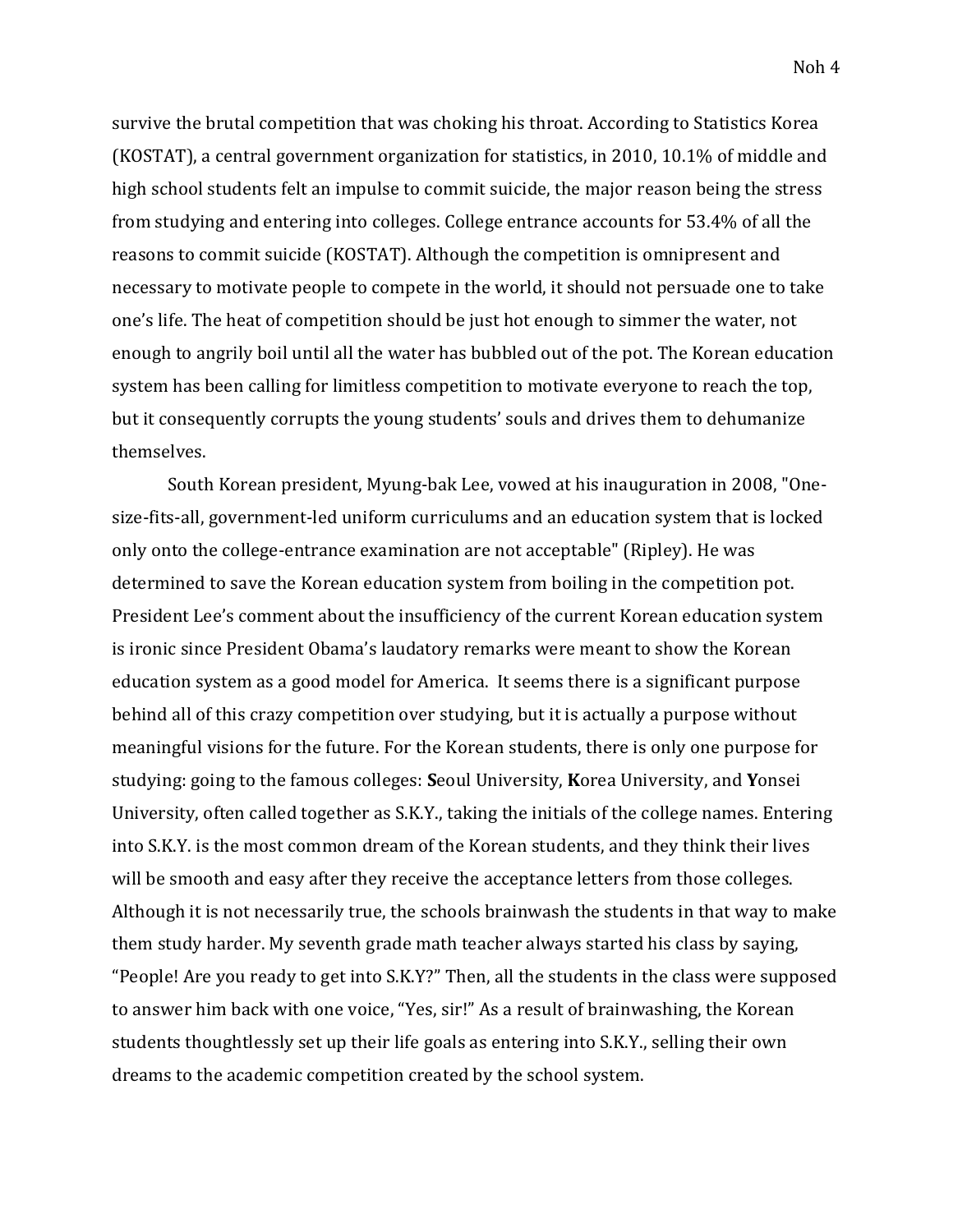Often Korean students' desire for going to the top colleges uncontrollably grows and dominates their lives. The Korean College Scholastic Aptitude Test (CSAT), which is also called college entrance exam, determines the level of colleges that the students can apply depending on their scores. It is not absurd to say that Korean students study for 12 years to take a nine-hour long exam and have higher scores. High CSAT scores and GPA's are the only things that matter when gaining admissions into the top universities. Therefore, the pressure to do well on the CSAT is unimaginable because the students believe that the level of college determines their quality of life. CSAT season starts during the second week of November and so does the rising number of suicides. I am often afraid to read headlines in the news because there are always tragic stories or articles about students who have committed suicide as a result of heavy stress and burdens from preparing for the test. After the CSAT is over, the number of suicides increases as more students decide to end their life because they didn't have satisfactory scores.

With mass competition, the Korean education system has critical problems with an ineffective studying method called cramming or learning by rote. The word *cramming* has some different meanings in Korea compared to the meaning used in America. American students usually think of cramming as hastily studying before the exam, putting all the possible knowledge into their brains, but to Korean students, it is just a standard studying method based only on the memorization of facts. It is the most common studying strategy taught to the Korean students, but it is not practiced only before the exam; rather, it is done every night of the week in the small studying hell called the *hagwon*.

Hagwons are private academies that help students study certain subjects, similar to private tutoring in America. However, hagwons are much more systematic and strict almost like a smaller version of school except that it takes place for hours after school. According to the Korean Pediatric Society, 53% of 498 students, including elementary students, who participated in the survey taken in Seoul, spend two to three hours at hagwons, and 34% of the students spend four to five hours after school at the hagwons. Moreover, 96% of students answered that they go to hagwons during vacation to learn the next year's subjects ("Stress from hagwons"). The average number of hagwons that most students attend is three, but I was lucky enough to go to only two hagwons. When I had to go to math and science hagwons that took two hours each, I felt that I was in a studying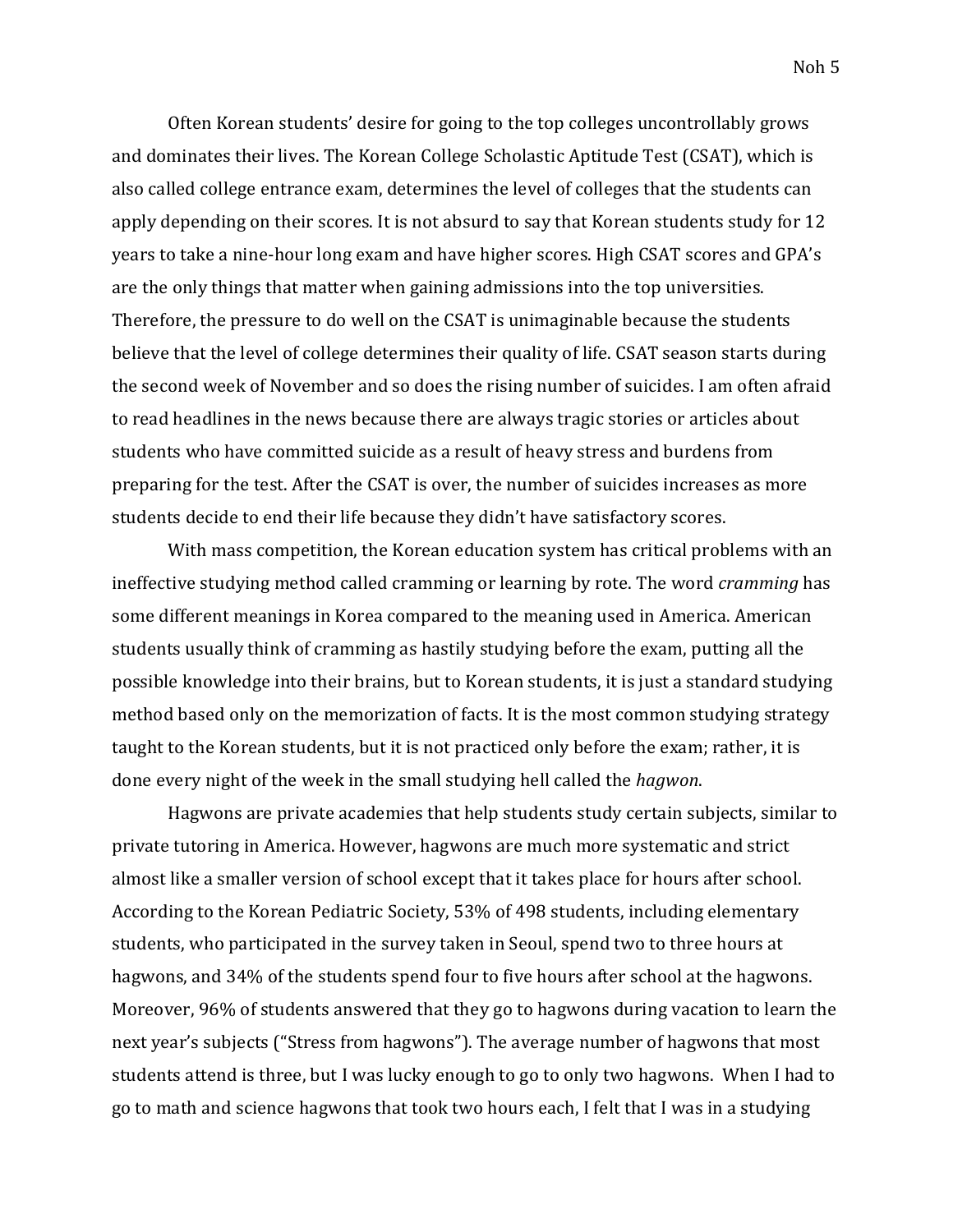factory where the machines of teachers cracked open my head and poured algebraic and chemical equations into my brain, and forced me to memorize. Since the purpose of hagwons is to get ahead, they are taught at a very fast pace and at times I often felt overwhelmed. This forceful learning style continued for four hours every day, for eleven months. I got angry; it was not simple anger from irritation or annoyance, but real anger that gave a feeling of my blood stirring up from my toes to my head. I thought I was going mad. However, I was not the only one who had this feeling of going insane, all my friends who went to the hagwons with me felt the same way. Repetitive, purposeless procedures of learning significantly decrease the interest in subjects and leaves students mentally exhausted. By applying these strategies, the hagwons inhibit the students from developing their own creative learning styles that are effective for them. The students that are dependent on hagwons, including myself, tend to become passive and lack creative thoughts and never question the belief that cramming is the only and best way to study.

The public schools also go along with this cramming strategy by providing latenight study sessions. Most Korean high schools have a voluntary after-school program called self-study time from 6pm to 10pm. Although it is supposed to be "voluntary," all students' names are already on the program roster, which is ironic. Furthermore, it is very hard to drop out of the program or have an excused absence unless the student's parents directly call the teachers asking for permission. This involuntary after-school program reduces students' sleep and represses their freedom to choose the place and time they want to study. Because high school students take more classes at hagwons, they have to go to hagwons and study at least two hours more after the tiring late-night studying session. However, this is not the end; there is the last thing left, called homework. A bunch of homework given from school and hagwons are waiting for the students when they come home late at night and ready to steal their sleep for another two or three hours. Due to the influence of unnecessarily long "self-studying time," the average study hours of the Korean high school students came out to be ten hours and forty-seven minutes per day (KOSTAT). By requiring extra time for studying till late night, the after-school program not only reduces the students' sleep but also their free time to find their own interests and specialties.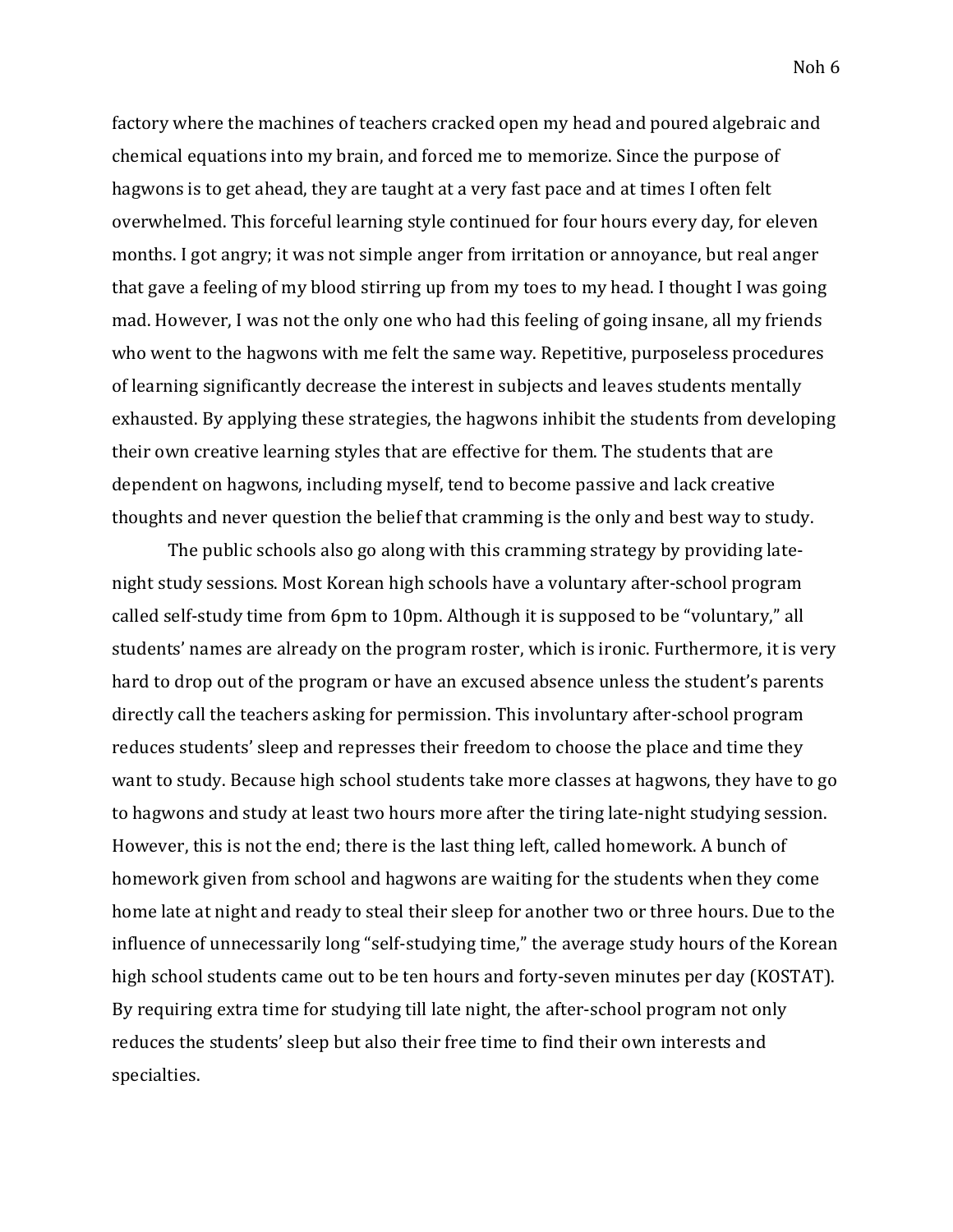Ten hours and forty-seven minutes of studying does not provide the students enough free time to develop their own talents and release their stress. Strict time schedules filled with hours of studying don't allow students to find what they really want to do in the future. For example, American students usually participate in sports, choir, club activities, or voluntary works that they are interested in when they are done with classes at 3 pm. By spending free time with friends and doing what excites them, students can develop their own dreams and connect their specialties with academics. However, the Korean education system does not provide outlets such as these where students can express their talents and release their stress from the heavy competition. Although they want to do something they are interested in, there is no time left because of the school, after-school study programs, hagwons, and homework that take up the entire day and night. After I entered sixth grade, my parents stopped planning for vacation trips or other big family events because they realized I was not able to spare the time due to studying. All I did during summer and winter vacations was study next year's math and science in order to get ahead of other people or at least prepare for the upcoming year. According to KOSTAT in 2011, 45.1% of the people aged between 13 and 19 said that they did not have satisfactory free time because of a shortage of time. This surpassed the percentages from all other age ranges that stated that shortage of time was their reason for inadequate free time (KOSTAT). The students in Korea suffer from a shortage of time because they spend their entire day studying math and science inside and outside of the school. They don't have enough time to discover themselves: their interests, their personalities, their talents, and their dreams. The Korean education system that deducts more free time from the students eventually limits essential opportunities to find their specialties and set their dreams with valuable purposes.

In my eighth grade class, our class motto was written in the two wooden frames hanging on the front wall; in one frame, it said, "Boys, if you study one more hour, you will have wives with a prettier face;" in the other frame, it said, "Girls, if you study one more hour, you will have husbands with a higher-paid job." Though everyone knew that the literal meaning of the class motto was only a funny joke, the real purpose hidden behind the joke was not funny at all. All my friends and I had been brainwashed into believing that studying harder is the only way to be successful in our lives and be happy in the future.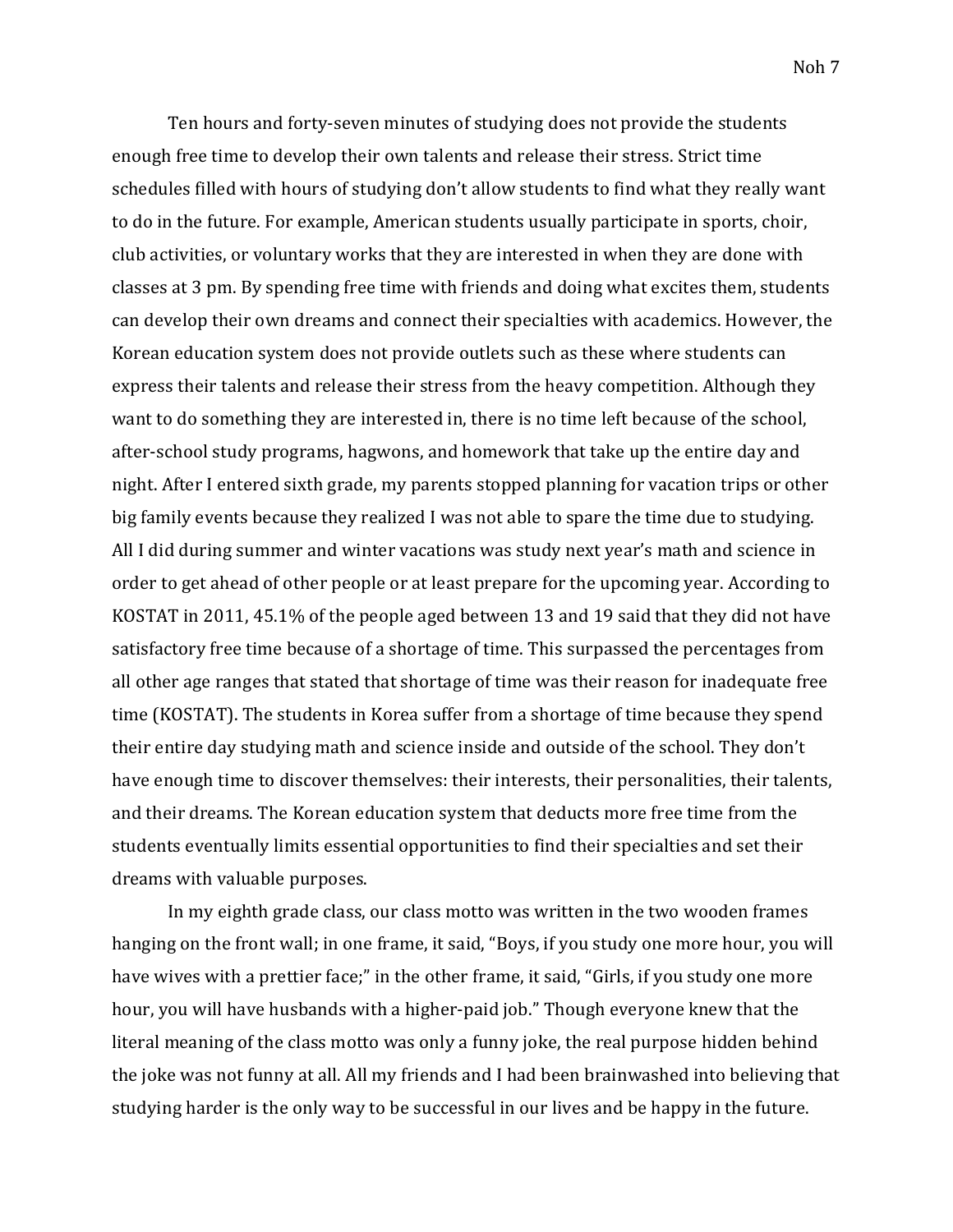Achieving a higher level of education is important for success in our society; however, it cannot determine the life values of growing students.

The Korean schools have constrained the students and their unlimited possibilities by making them mentally and physically suffer from heavy academic pressure and an excessive amount of studying. According to the American futurist Alvin Toffler, South Korea needs "diversification in educational systems and curricula" limiting study hours and fostering various extracurricular activities ("Toffler Says"). Instead of clinging to hagwons and the same studying mechanism, it is crucial to allow the students to have satisfactory free time with various activities to express their passions and develop their creativity. By cooling down this too-hot competition for higher grades and top college entrance, the Korean students will have room to consider their dreams with meaningful purposes and lasting values. Therefore, it is time to say, "Take a break."